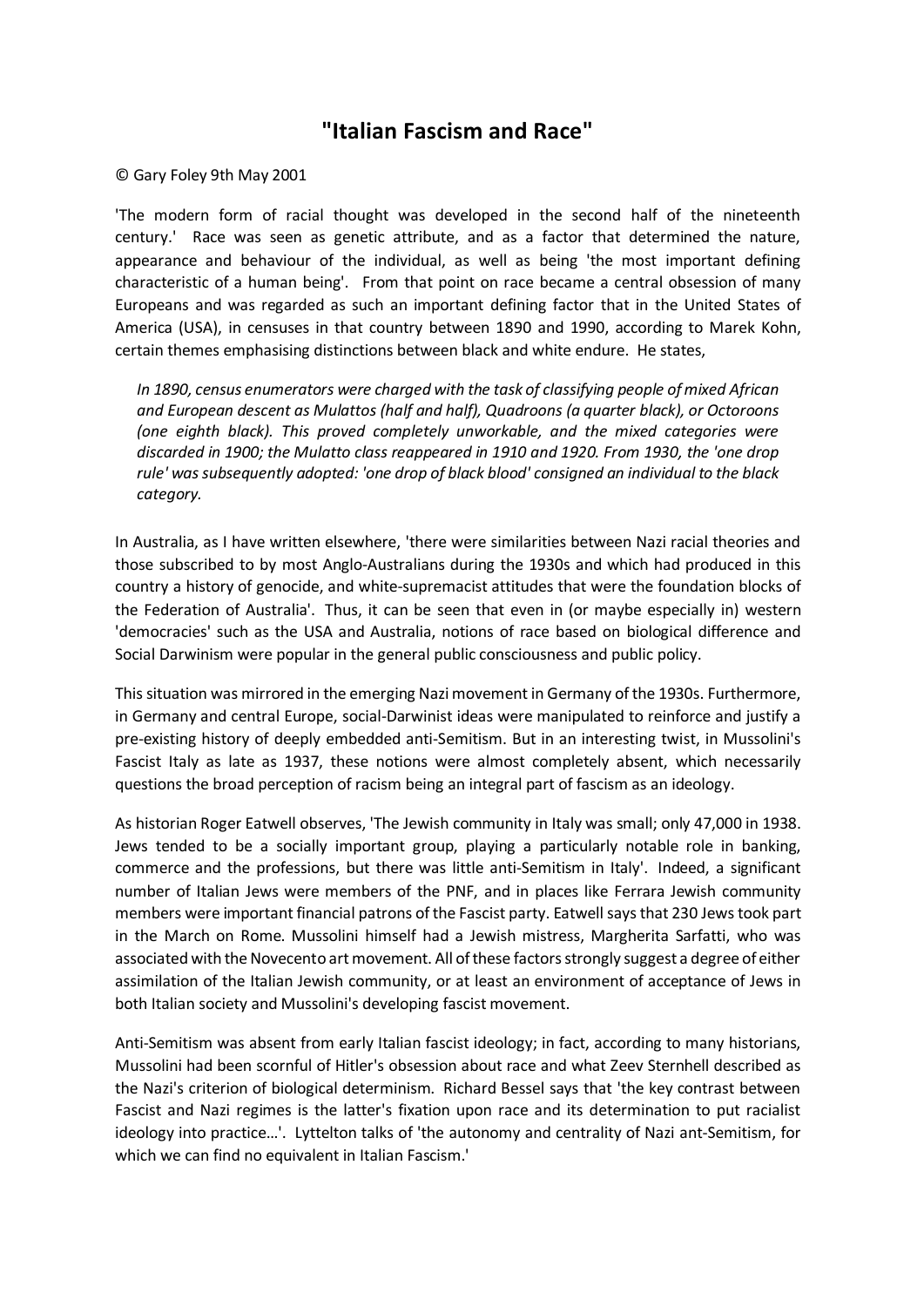Furthermore, as late as 1934 Mussolini was still wary of Hitler's intentions (especially in Austria) and there was strong opposition among Italian fascists to Nazi racial ideas. Many historians maintain that in 1938 when Mussolini introduced new race laws that it was to appease Hitler, whose Nazi movement was now in ascendancy. But E.M. Robertson mounts a considerable case to suggest that Mussolini's policies in North Africa reveal a much more complex picture of Duce and his racial ideas.

Robertson states that whilst Mussolini in July 1934 had said that Hitler's racial theories were absurd, he nevertheless displayed in his African campaigns an unhealthy preoccupation about possible miscegenation between Italian troops and the natives. He was also said to have feared the 'spectacle of an Italian taxi-driver taking a tip from an Arab, or a Sicilian boy polishing the shoes of a wealthy native' . Further, Robertson, in his unfortunately turgid and convoluted style of writing, argues there was a correlation between the racial laws that Mussolini established in his African territories and the later hardening of his position on Anti-Semitism in the late 1930s. This seems to me to be a long bow to draw, in that an aversion to the radically different black and Islamic cultures of Northern Africa is a considerable distance from an anti-Semitism that until 1937 was largely non-existent in Italian society and Mussolini's writings and speeches.

Victoria de Grazia observes that 'Italian fascism was a chameleon-like movement, cuing its colors to potential allies and the shifting political terrain of the first postwar years.' Robertson paints a picture of some of Mussolini's maneuverings; like the suggestion that from 1934 to 1938 Mussolini had nothing to gain from attacking the Jews in Europe because he wanted to inhibit the union of Austria and Germany; and like in 1935 proposing support for Zionists to create a homeland in Palestine in return for Zionist aid for an Italian mandate in Iraq or Syria, and his later 'espousal of the cause of Islam' . This all seems to me to represent an incorrigible and enduring opportunism on the part of Mussolini, rather than give any indication of a deep seated racism.

Of more concern are the underlying notions and attitudes revealed in his attack on Ethiopia where his troop's brutality and the use of poison gas caused an international uproar. The subsequent occupation saw strict laws against miscegenation and talk of 'racial hygiene'. This suggests an increasing Social Darwinist antipathy to black races on the part of Mussolini and a small portion of his followers, but does not to me establish deeply embedded racism on the part of either Italian society or the Italian fascist movement. Indeed, Mosse has said that until 1938, the 'enemy' of Mussolini's new man was, 'the menace of degeneration that would sap the strength of the nation from within', rather than any racial minorities. Also de Grazia reminds us that until the conquest of Ethiopia in 1936 Italy 'never had any a minorities problem to speak of'.

Other historians (Wiskemann, Deakinand and Carr) suggest that Mussolini's attack on Ethiopia, which resulted in damaging sanctions by the League of Nations, as well as the outbreak of civil war in Spain, were factors that weakened Italy's position. This created a need for the Duce to seek closer relations with Hitler. It seems to me that it was an increasing reliance on, and subservience to Hitler, that was a major contributing factor to Mussolini belatedly embracing anti-Semitism.

Although John Whittam also attributes 'Italian contact with the black tribes of Ethiopia' as being the reason for the growth of racial prejudice in Italy after 1935. Whittam traces the development of the race laws in Italy after 1938 in the immediate aftermath of the Manifesto of the Racist Scientists on July 14. In November 1938 laws were introduced that meant that Jews were to be purged from the party, civil service, armed forces and a wide range of restrictions imposed. As Whitman states, 'Most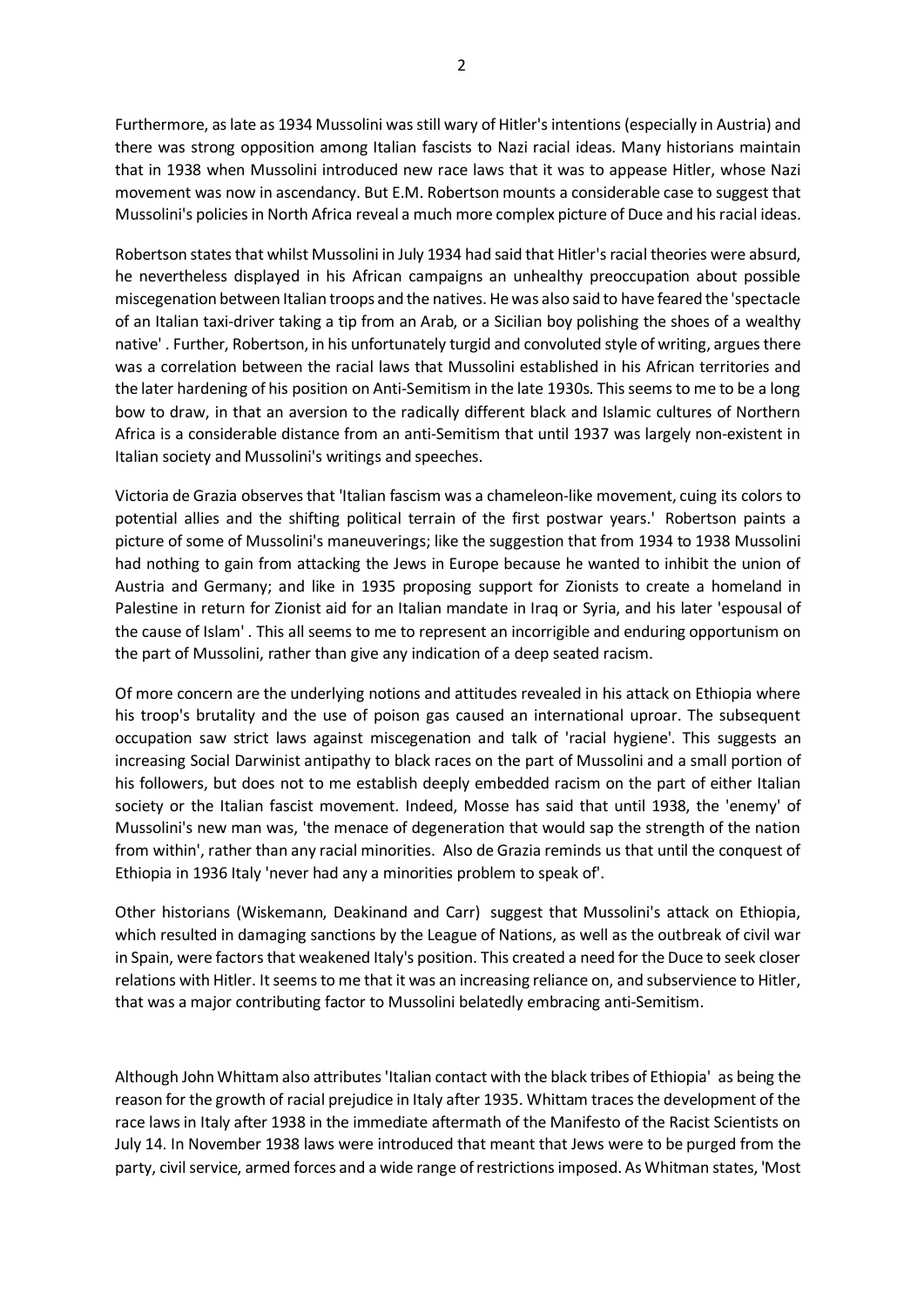Italians deplored this discrimination' and the Church reacted very strongly, much to Il Duce's chagrin. But Mussolini's laws were considerably more lenient than Hitler's, and there were generous exceptions for Jews who had joined the PNF in the early days and for war veterans. Furthermore, there was a distinct attitude of non-cooperation on the part of most Italians. As Roger Eatwell observed, 'The healthy disregard for authority which characterizes Italian political culture…undermined the policy'.

It was not until the King dismissed Mussolini and Hitler came to his rescue and annexed most of northeastern Italy that extreme persecution of the Italian Jewish community began. This late persecution and deportations were largely conducted by, and at the behest of, the occupying German forces with their radically different notions and approach to the "problem". Thus, in the final analysis, the fact that only 7,682 Italian Jews out of 47,000 perished in the Holocaust does seem to indicate that there was something very different in Mussolini's fascists compared to Hitler's Nazis.

In conclusion I quote Zeev Sternhell who said, "Racism was not a necessary condition for the existence of fascism, on the contrary, it was a factor in Fascist eclecticism". In other words, if anti-Semitism and racism were apparently absent in the ideology and actions of the first, definitive and successful fascist movement, then that suggests that perhaps these notions might not be considered to be a fundamental, natural component of Fascism. This is not to absolve the Italian fascists of racial crimes they without doubt committed, but rather place those crimes in a context that enables us to see more clearly what the fundamental and essential ingredients of early Italian fascist ideology might have been.

**Gary Foley**

© 9th May 2001

## **Bibliography**

essel, Richard, Fascist Italy and Nazi Germany: Comparisons and contrasts, Cambridge University Press: Cambridge, 1996.

Carr, William, "National Socialism: Foreign Policy and the Wehrmacht", in Laqueur, W. (ed) Fascism: A Readers Guide, Penguin: New York, 1976.

de Grazia, Victoria, "How Mussolini Ruled Women",

Deakin, F.W., The brutal friendship. Hitler, Mussolini and the decline of Italian fascism, London, 1962.

Eatwell, Roger, Fascism: A History, Vintage: London, 1996.

Foley, G., "Australia and the Holocaust: A Koori Perspective", http://www.kooriweb.org/foley/essays/essay\_4. Html

Kedward, H.R., Fascism in Western Europe 1900-45, Blackie & Son: Glasgow, 1978.

Kohn, Marek, The Race Gallery: The Return of Racial Science, Vintage: London, 1996.

Laqueur, W. (ed) Fascism: A Readers Guide, Penguin: New York, 1976.

Levi, Primo, If This Is a Man: The Truce, Vintage: London, 1996.